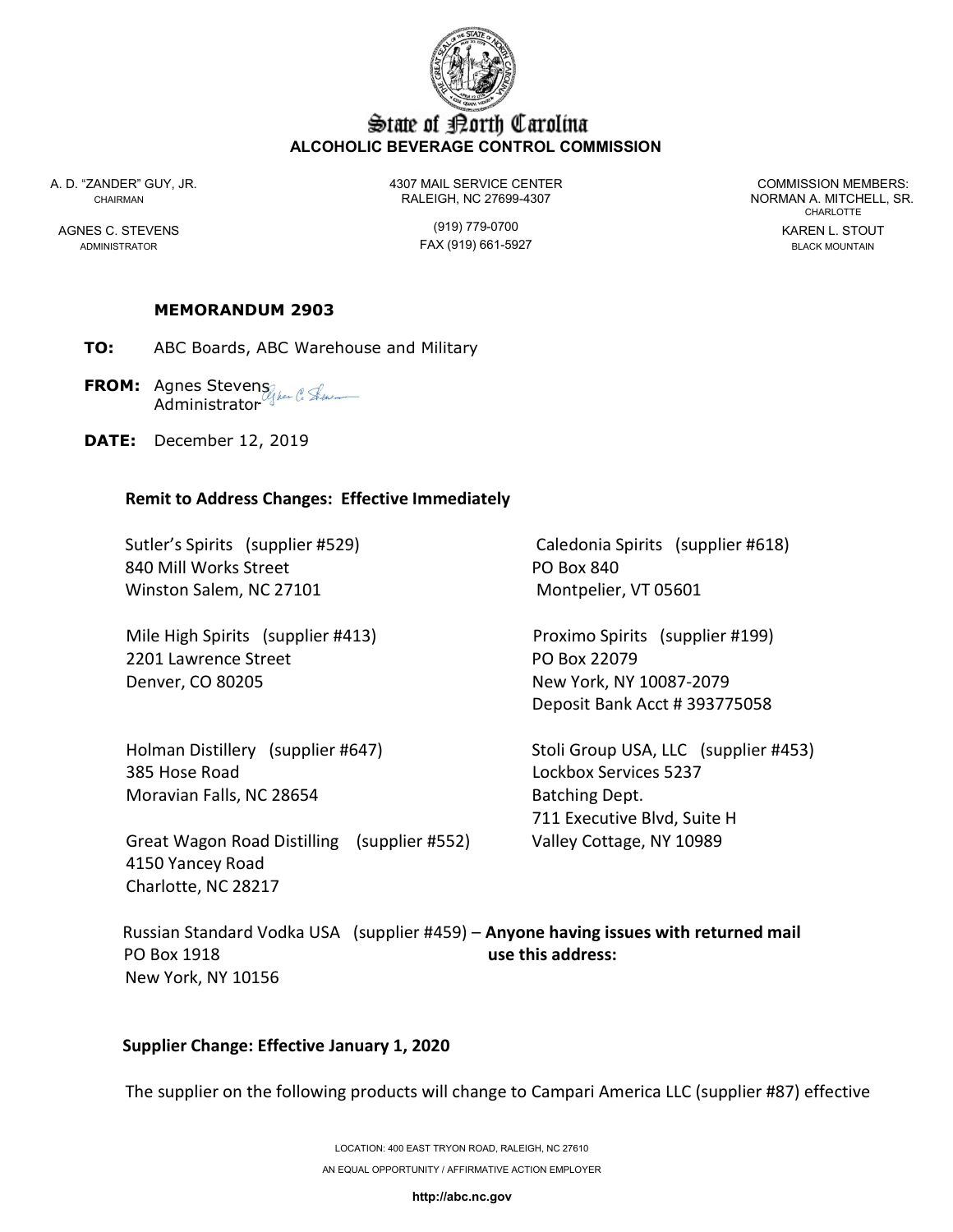January 1, 2020.

| <b>NC Code</b> | <b>Brand Name</b> | <b>RBP</b> |       | <b>Size Filing Type</b> |
|----------------|-------------------|------------|-------|-------------------------|
| 62236          | Ancho Reyes Verde | \$29.95    | 1.75L | Special Order           |
| 62237          | Ancho Reyes       | \$29.95    | 1.75L | Special Order           |

| <b>NC Code</b> | <b>Brand Name</b> | <b>RBP</b> | <b>Size</b> | <b>Filing Type</b> |
|----------------|-------------------|------------|-------------|--------------------|
| 64336          | Montelobos Mezcal | \$39.95    | 1.75L       | Listed             |

### Price Change: Effective December 1st

 NC Code: 63047 Brand Name: Drambuie New Case Cost Less Bailment: \$222.35 New Retail Price: \$34.95

## Listing Changes: Effective Immediately

|       | <b>NC Code Brand Name</b>        | <b>Was</b>           | <b>Now</b>    |
|-------|----------------------------------|----------------------|---------------|
| 19859 | Ole Smoky Butter Pecan Moonshine | <b>Christmas</b>     | Special Order |
| 20922 | Ole Smoky Mountain Java          | <b>Christmas</b>     | Special Order |
| 64742 | Codigo 1530 Rosa                 | <b>IDiscontinued</b> | Special Order |

### Bottle per Case Changes: Effective January 1st

All MHW/ Haus Alpenz products will be going to a 12 bottle case.

| <b>NC Code</b> | <b>Brand Name</b>                     | <b>CCost</b> | <b>RBP</b> | <b>Filing Type</b> |
|----------------|---------------------------------------|--------------|------------|--------------------|
| 42600          | Averell Damson Gin                    | \$170.00     | \$26.85    | Special Order      |
| 42979          | Hayman's Old Tom Gin (12)             | \$177.00     | \$27.95    | Special Order      |
| 42980          | Royal Dock Navy Strength Gin (12)     | \$177.00     | \$27.95    | Special Order      |
| 42981          | Hayman's London Dry (12)              | \$177.00     | \$27.95    | Special Order      |
| 47584          | The Scarlet Ibis Trinidad Rum         | \$203.00     | \$31.95    | Special Order      |
| 47586          | Smith & Cross Jamaica Rum (12)        | \$203.00     | \$31.95    | Special Order      |
| 50493          | Pear Williams Purkhart Eau-de-Vie     | \$243.00     | \$38.20    | Special Order      |
| 50494          | Blume Marillen Apricot Eau-De-Vie     | \$254.00     | \$39.90    | Special Order      |
| 56609          | Hayman's Sloe                         | \$177.00     | \$27.95    | Special Order      |
| 62273          | John D. Taylor's Velvet Falernum (12) | \$120.00     | \$19.10    | Special Order      |
| 62295          | St Elizabeth Allspice Dram            | \$203.00     | \$31.95    | Special Order      |